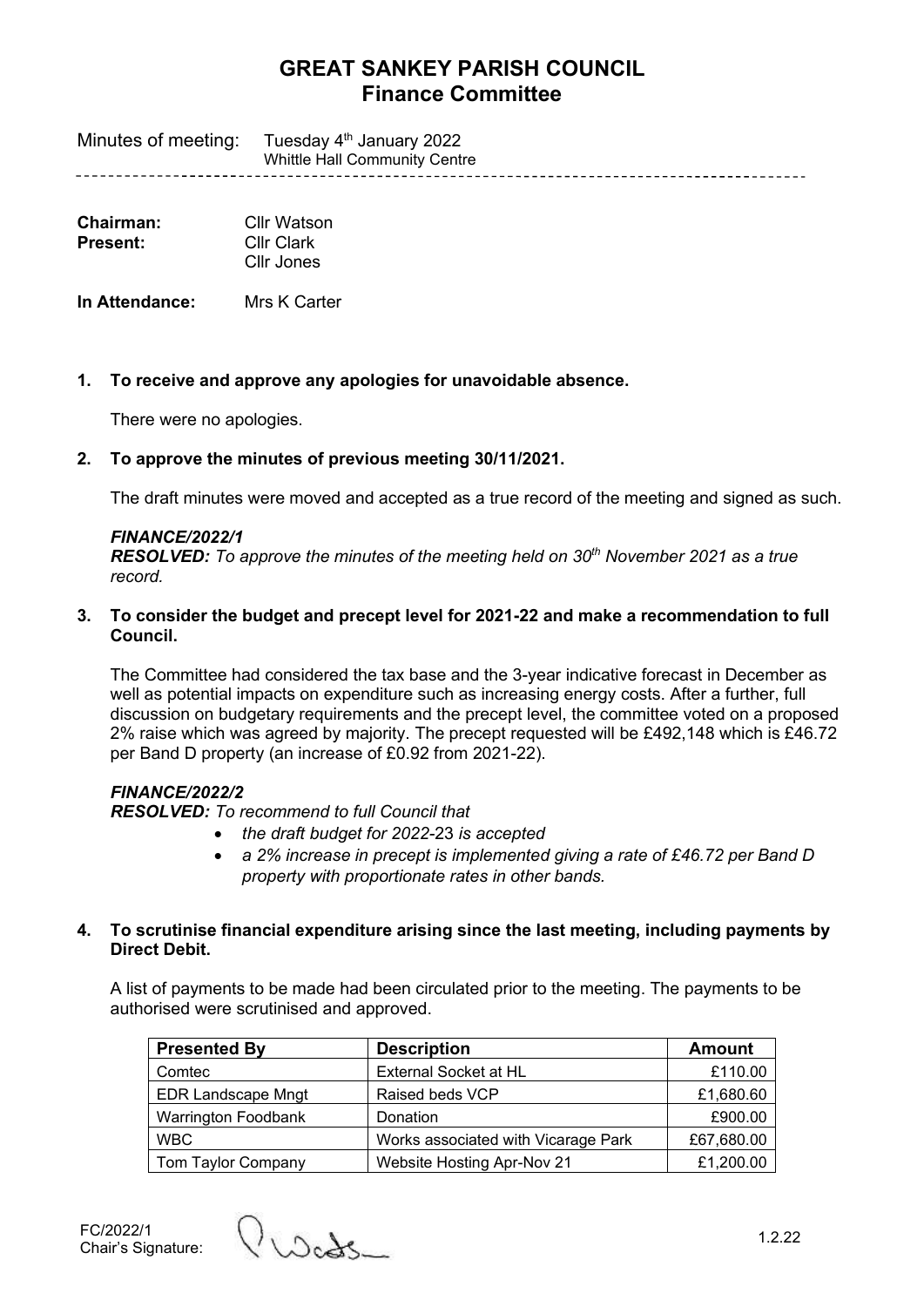## **GREAT SANKEY PARISH COUNCIL Finance Committee**

Minutes of meeting: Tuesday 4<sup>th</sup> January 2022

Whittle Hall Community Centre

| B&B Hygiene Ltd       | <b>Cleaning Supplies</b>           | £272.53   |
|-----------------------|------------------------------------|-----------|
| <b>WBC</b>            | Service Charge - HM 01/22 to 03/22 | £382.89   |
| <b>EDR Landscapes</b> | <b>Grounds Maintenance</b>         | £5,521.70 |
| AJ Landscapes Ltd     | Grounds Maintenance                | £1250.00  |
|                       | <b>Total</b>                       | £79055.11 |

### *FINANCE/2022/3*

*RESOLVED: To authorise all payments listed above (under LGA 1976 s19 or LGA 1972 s101, 111, 112, 133, 142 or 137).*

The following direct debits on the Council's account during November were also checked and approved:

| <b>BT</b>                           | 01/11/2021 | WIFI/Telephone                  | <b>HL</b>    | 86.88    |
|-------------------------------------|------------|---------------------------------|--------------|----------|
| <b>BT</b>                           | 01/11/2021 | WIFI/Telephone                  | <b>TP</b>    | 94.75    |
| <b>BT</b>                           | 01/11/2021 | WIFI/Telephone                  | WHOffice     | 117.72   |
| <b>BT</b>                           | 01/11/2021 | WIFI/Telephone                  | <b>BB</b>    | 80.88    |
| <b>BT</b>                           | 01/11/2021 | WIFI/Telephone                  | WHHall       | 80.88    |
| <b>WBC</b>                          | 01/11/2021 | October Business Rates          | <b>TP</b>    | 113.00   |
| <b>WBC</b>                          | 01/11/2021 | <b>October Business Rates</b>   | <b>HM</b>    | 96.00    |
| <b>WBC</b>                          | 01/11/2021 | <b>October Business Rates</b>   | WH           | 86.00    |
| <b>WBC</b>                          | 01/11/2021 | <b>October Business Rates</b>   | <b>BB</b>    | 93.00    |
| <b>Water Plus</b>                   | 01/11/2021 | Water charges                   | HM           | 41.43    |
| Water Plus                          | 01/11/2021 | Water charges                   | WH           | 22.90    |
| <b>SWALEC</b>                       | 04/11/2021 | Electricity                     | <b>HM</b>    | 246.04   |
| <b>KCOM</b> Group plc               | 04/11/2021 | e-mail hosting/microsoft office | Office       | 77.50    |
| <b>BT</b>                           | 08/11/2021 | WIFI/Telephone                  | <b>HM</b>    | 87.12    |
| <b>SWALEC</b>                       | 18/10/2021 | Electricity                     | <b>BB</b>    | 221.36   |
| <b>SWALEC</b>                       | 18/10/2021 | Electricity                     | <b>TP</b>    | 121.88   |
| <b>SWALEC GAS</b>                   | 08/11/2021 | Gas                             | <b>TP</b>    | 178.94   |
| Unpaid cheque - St<br>Mary's Guides | 17/11/2021 |                                 |              | 27.00    |
| Unpaid cheque fees                  | 17/11/2021 |                                 |              | 6.00     |
| <b>SWALEC GAS</b>                   | 22/11/2021 | Gas                             | <b>HM</b>    | 32.10    |
| <b>SWALEC GAS</b>                   | 22/11/2021 | Gas                             | <b>HL</b>    | 34.13    |
| <b>BT</b>                           | 30/11/2021 | WIFI/Telephone                  | <b>BB</b>    | 80.88    |
| <b>WBC</b>                          | 30/11/2021 | <b>October Business Rates</b>   | <b>TP</b>    | 113.00   |
| <b>WBC</b>                          | 30/11/2021 | <b>October Business Rates</b>   | HM           | 96.00    |
| <b>WBC</b>                          | 30/11/2021 | <b>October Business Rates</b>   | WH           | 86.00    |
| <b>WBC</b>                          | 30/11/2021 | <b>October Business Rates</b>   | <b>BB</b>    | 93.00    |
| Utility Warehouse                   | 30/11/2021 | Phone charges                   | Office       | 115.40   |
|                                     |            |                                 | <b>Total</b> | £2529.79 |

Chair's Signature: 1.2.22